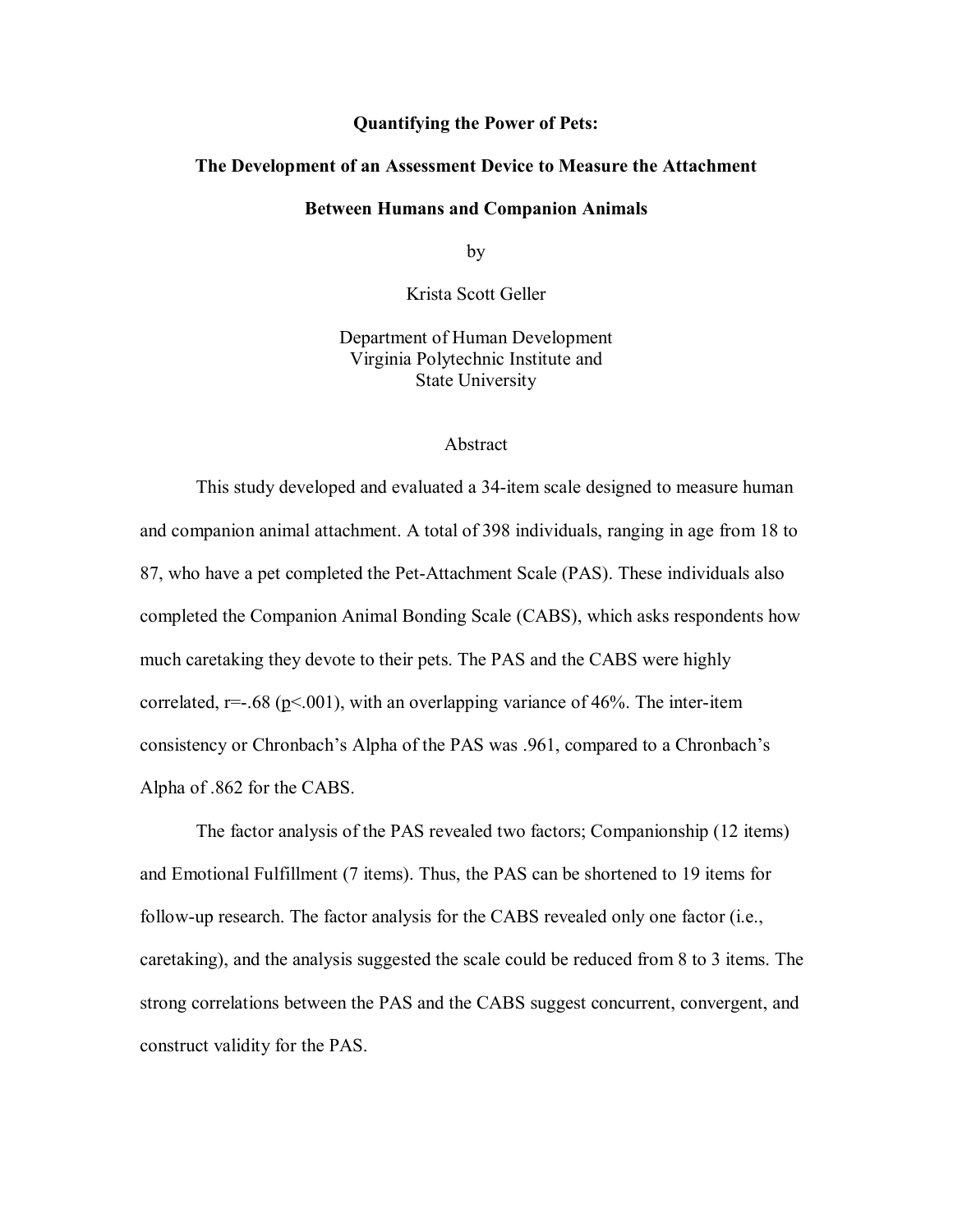A stepwise regression for the PAS revealed three significant predictors: 1) responsibility, 2) favorite pet chosen, and 3) gender. Women who were responsible for their pet, and did not select a particular pet as their favorite, scored highest on attachment to their pets. A stepwise regression for the CABS revealed four predictors: 1) responsibility, 2) favorite pet chosen, 3) live with this pet, and 4) gender. These predictors for the CABS were the same as for the PAS, with the addition that those who lived with their pet gave more caretaking than those who did not.

Analysis of variance was used to explore the effects of the predictor variables on the PAS and the CABS. These analyses revealed significant effects of gender and age category on both pet attachment (PAS) and pet caretaking (CABS). Women in the middle age category were most attached to their pets (PAS) and gave the most caretaking to their pets (CABS). The unique feature of the PAS, not measured by the CABS, was an Emotional Fulfillment factor. Future research should distinguish between pet attachment as companionship versus emotional fulfillment.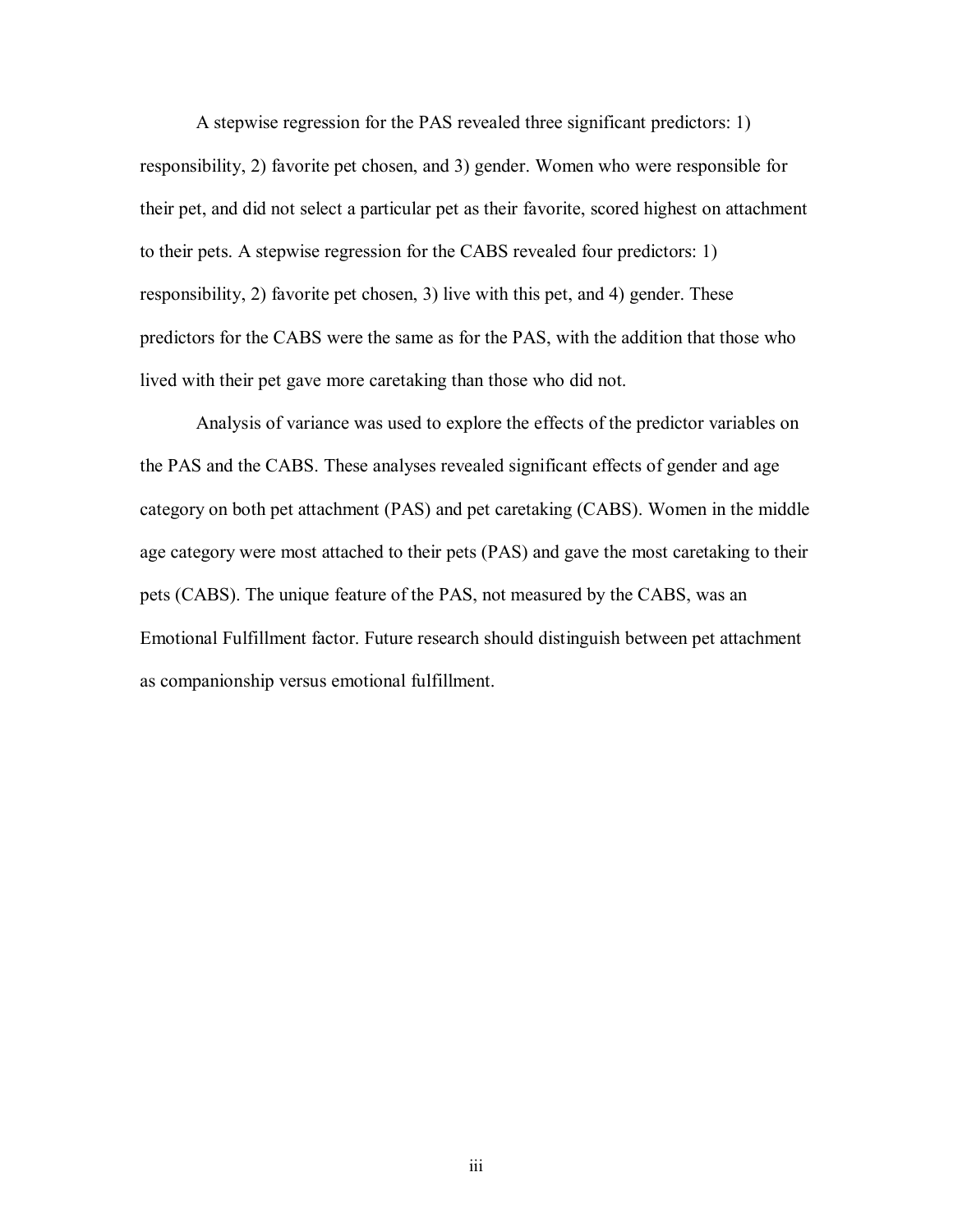To all my pets, particularly my cat Goldie and my pony Lady, the two who taught me the most about the meaning of companion animal love.

> To my family, the exceptionally caring people in my life who have always encouraged my love for pets.

To my dad, Scott, his unconditional motivation and brilliant footsteps into the future have been effervescent throughout my life providing me with support and inspiration.

To my mom, Carol, my confidant throughout life who has always been there for me with love, support, and encouragement with everything I have done.

To Karly, the most compassionate and exceptional sister anyone could ever ask for Thank you for always being there, you can be my shero!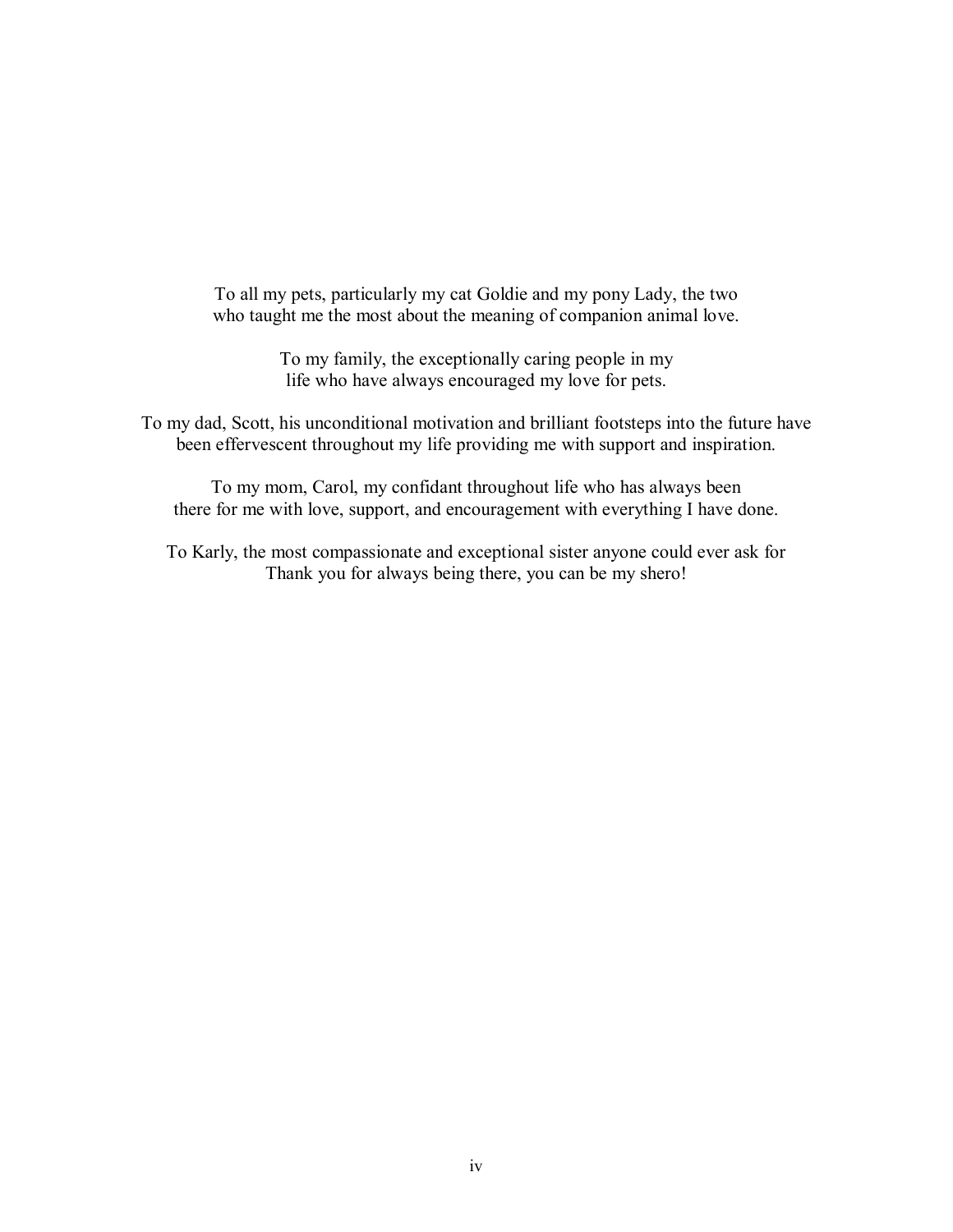#### Acknowledgements

 I have always had many pets throughout my life, each one has had a powerful and distinctive way about them that has influenced and impacted my very existence. My cat Goldie was the first pet to really take a strong hold on my life, one that encouraged and promoted my love of animals. The 15 years I had him were vital to me and my family. He was a loving life force from which we all benefited. My pony Lady, the other influential pet in my life, also deserves to be recognized. I have had her for 17 years, and I hope to have her for several more. She has been an emotionally fulfilling companion over these 17 years and I appreciate the loving adoration and companionship she has given me over the years.

 I am extremely grateful to those in the academic world of Virginia Tech and the Center for Applied Behavior Systems who have been helpful in many ways. Thank you Elise Drake for leading and managing the data entry process, I couldn't have managed without the assistance from you and everyone in CABS.

I appreciate the assistance of my committee for their helpful suggestions and comments. Thank you Dr. Kent Glindemann, Dr. Marie Suthers-McCabe, Dr. Peggy Meszaros, and Dr. Stevenson for all your encouragement and assistance throughout this process. My committee chair Dr. Fred Piercy was accommodating and supportive throughout my entire dissertation process. Thank you to everyone who inspired, assisted, encouraged, comforted, alleviated, edited, improved, and helped out with this dissertation process, I am very appreciative.

I want to also thank my family. If it hadn't been for such a strong and vital support system in my life, I would never have completed such an outstanding

v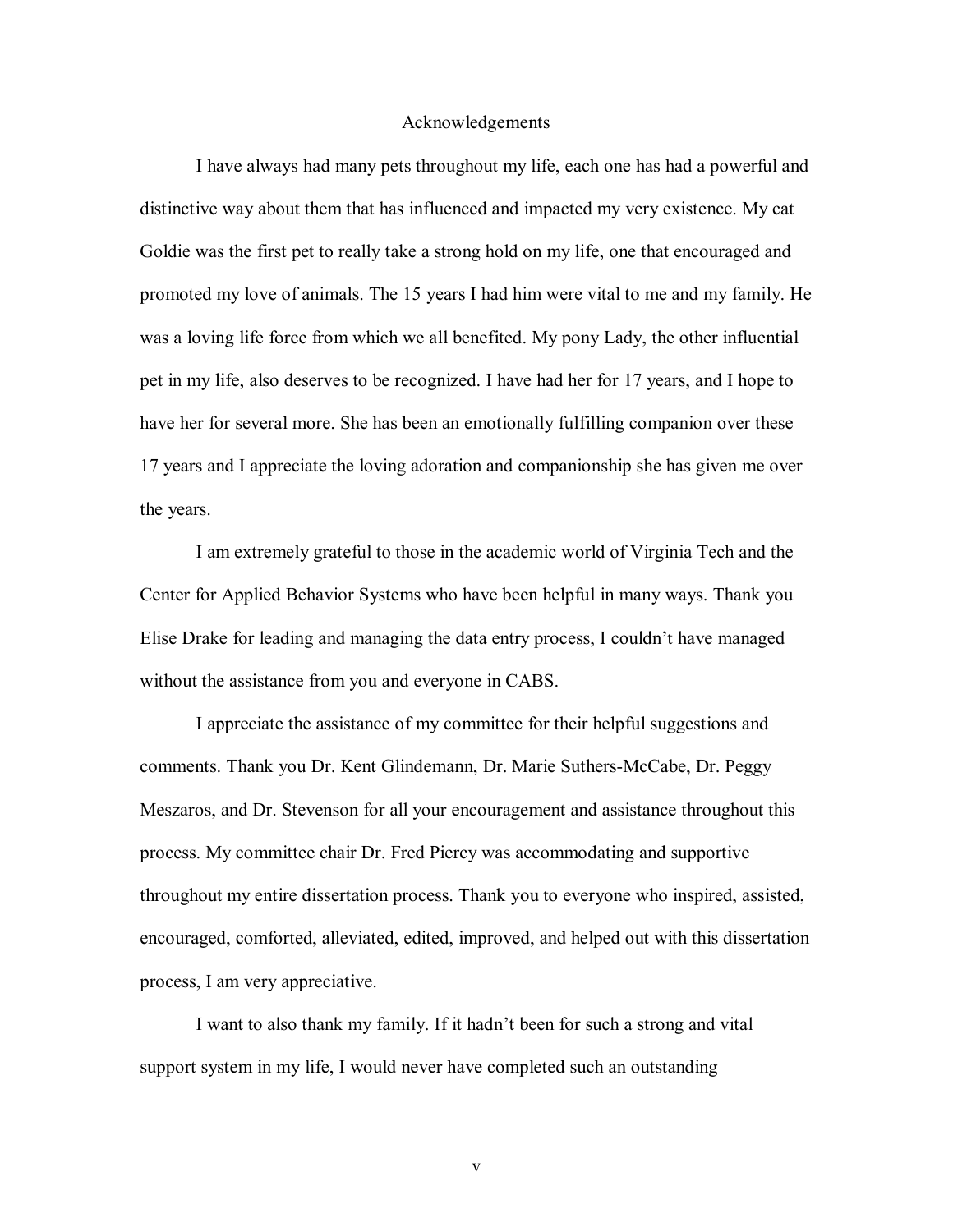achievement. Thank you to my dad, Dr. E. Scott Geller who has been an inspirational and enthusiastic father with powerful and accomplished footsteps. His motivation and encouragement has been effervescent throughout this process. Thank you to my mom, Dr. Carol Geller, my best and most trusted friend, who throughout my life has always had the power to calm me when life seemed to get too demanding, stand by my side when no one else was there, and elevate my spirits when others got me down. Thank you to my grandmother, Dommie, who tolerated every stray animal that left our house and moved to hers. Thank you to my Aunt Susie who has provided me with an inspirational context for the challenges I have endured throughout my life. Finally, thank you to my sister, Karly, the next future Dr. Geller. Thank you Karly for always being there when I need you and for being such a wonderful personal motivator in my life, your presence and love I am grateful for, thank you for being such a Shero in my life!

 Finally, I wish to express my appreciation to the 548 individuals who took the Pet-Attachment Survey. I would especially like to thank The Blacksburg Sports club for inviting me into their club and the 115 members who took the time to answer the PATS, the 271 undergraduate students at Virginia Tech, and the final 162 residents of Blacksburg, Christiansburg, Radford, and Giles County. Thank you to everyone who took the time to express the special relationships each of you have with your pets and the importance those relationships have held in your lives.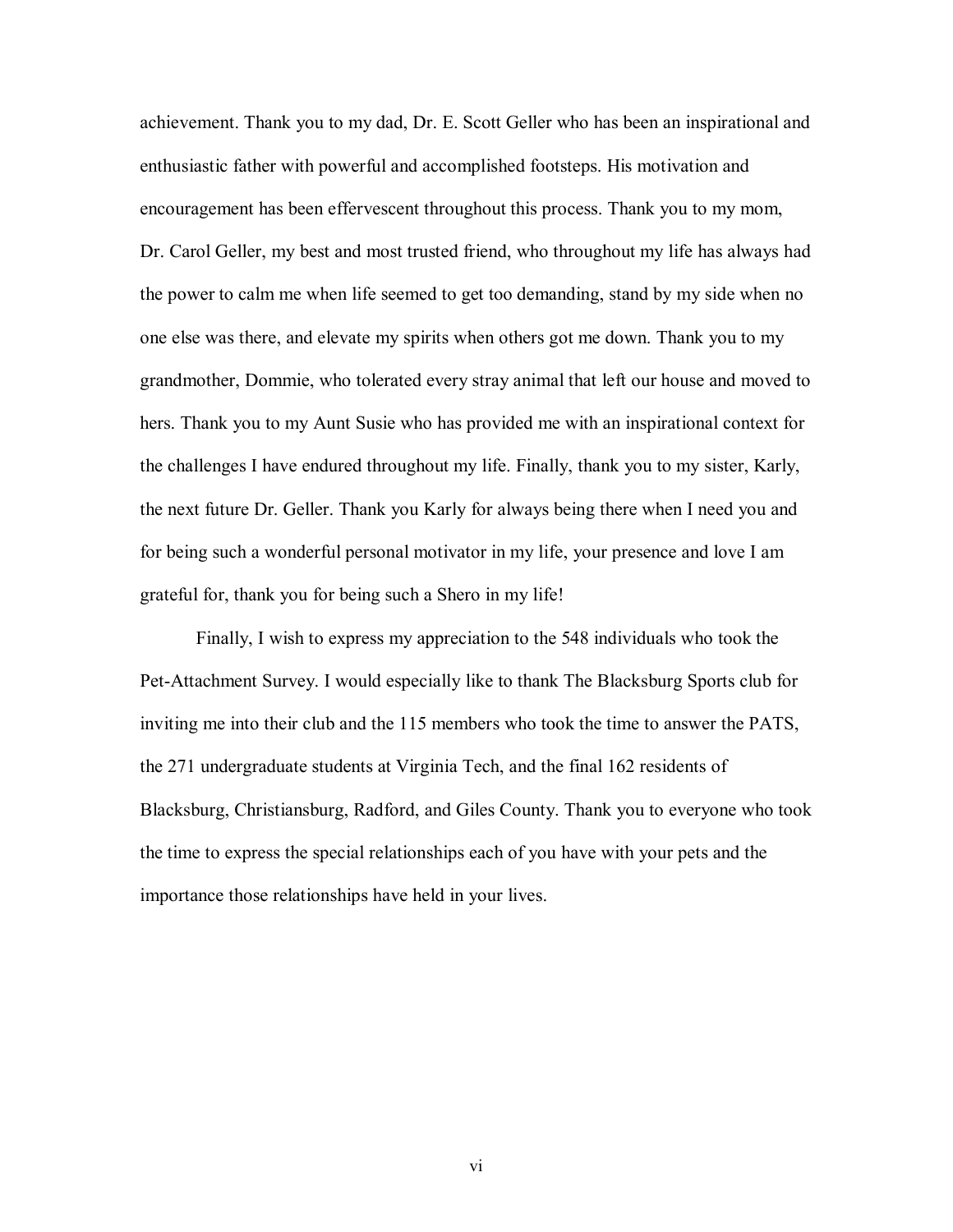## Table of Contents

| Abstract   |                                                        |                                                          |                                        |  |  |  | 11             |
|------------|--------------------------------------------------------|----------------------------------------------------------|----------------------------------------|--|--|--|----------------|
| Dedication |                                                        |                                                          |                                        |  |  |  | 1V             |
|            | Acknowledgements                                       |                                                          |                                        |  |  |  | V              |
| I.         | Introduction and Purpose                               |                                                          |                                        |  |  |  | L              |
|            | <b>Purpose Statement</b>                               |                                                          |                                        |  |  |  | 2              |
|            | Specific Aims                                          |                                                          |                                        |  |  |  | 3              |
|            | Specific Research Questions.                           |                                                          |                                        |  |  |  | $\overline{4}$ |
| Π.         | Review of the Relevant Literature                      |                                                          |                                        |  |  |  | 4              |
|            |                                                        | The value of pets for quality of human life:             |                                        |  |  |  |                |
|            |                                                        | What the current literature suggests .                   |                                        |  |  |  | 5              |
|            |                                                        |                                                          | Benefits to self-esteem                |  |  |  | 6              |
|            |                                                        |                                                          | Benefits to emotional well-being       |  |  |  | 6              |
|            |                                                        |                                                          | Benefits to physical needs and health. |  |  |  | 8              |
|            |                                                        |                                                          | Benefits to social interaction.        |  |  |  | 9              |
|            |                                                        |                                                          | Benefits to companionship              |  |  |  | 9              |
|            |                                                        |                                                          | Benefits to communication facilitation |  |  |  | 11             |
|            |                                                        |                                                          | Benefits across age                    |  |  |  | 12             |
|            |                                                        |                                                          |                                        |  |  |  | 13             |
|            | In Summary                                             |                                                          |                                        |  |  |  |                |
|            | <b>Theoretical Framework</b>                           |                                                          |                                        |  |  |  | 14             |
|            |                                                        | History of attachment theory.                            |                                        |  |  |  | 14             |
|            | Adult attachment                                       |                                                          |                                        |  |  |  | 18             |
|            |                                                        | Secure attachment patterns                               |                                        |  |  |  | 18             |
|            |                                                        | Internal working models                                  |                                        |  |  |  | 19             |
|            |                                                        | Secure attachment stability                              |                                        |  |  |  | 21             |
|            |                                                        | Attachment theory related to humans and companion animal |                                        |  |  |  | 21             |
|            | In summary                                             |                                                          |                                        |  |  |  | 23             |
|            | Development of the current pet-attachment scale (PATS) |                                                          |                                        |  |  |  | 24             |
|            |                                                        |                                                          | The Pet-Attachment Survey              |  |  |  | 24             |
|            |                                                        |                                                          | The Pet-Attitude Scale                 |  |  |  | 25             |
|            |                                                        |                                                          | The Companion Animal Bonding Scale     |  |  |  | 25             |
|            |                                                        | The Current Pet-Attachment Scale                         |                                        |  |  |  | 26             |
|            |                                                        |                                                          |                                        |  |  |  |                |
|            | Rationale for Survey Instrument                        |                                                          |                                        |  |  |  | 26             |
| III.       | Methodology.                                           |                                                          |                                        |  |  |  | 30             |
|            | Participants                                           |                                                          |                                        |  |  |  | 30             |
|            | Procedure                                              |                                                          |                                        |  |  |  | 31             |
|            |                                                        |                                                          | Independent Variables                  |  |  |  | 32             |
|            |                                                        |                                                          |                                        |  |  |  |                |
|            | Type of Pet                                            |                                                          |                                        |  |  |  | 33             |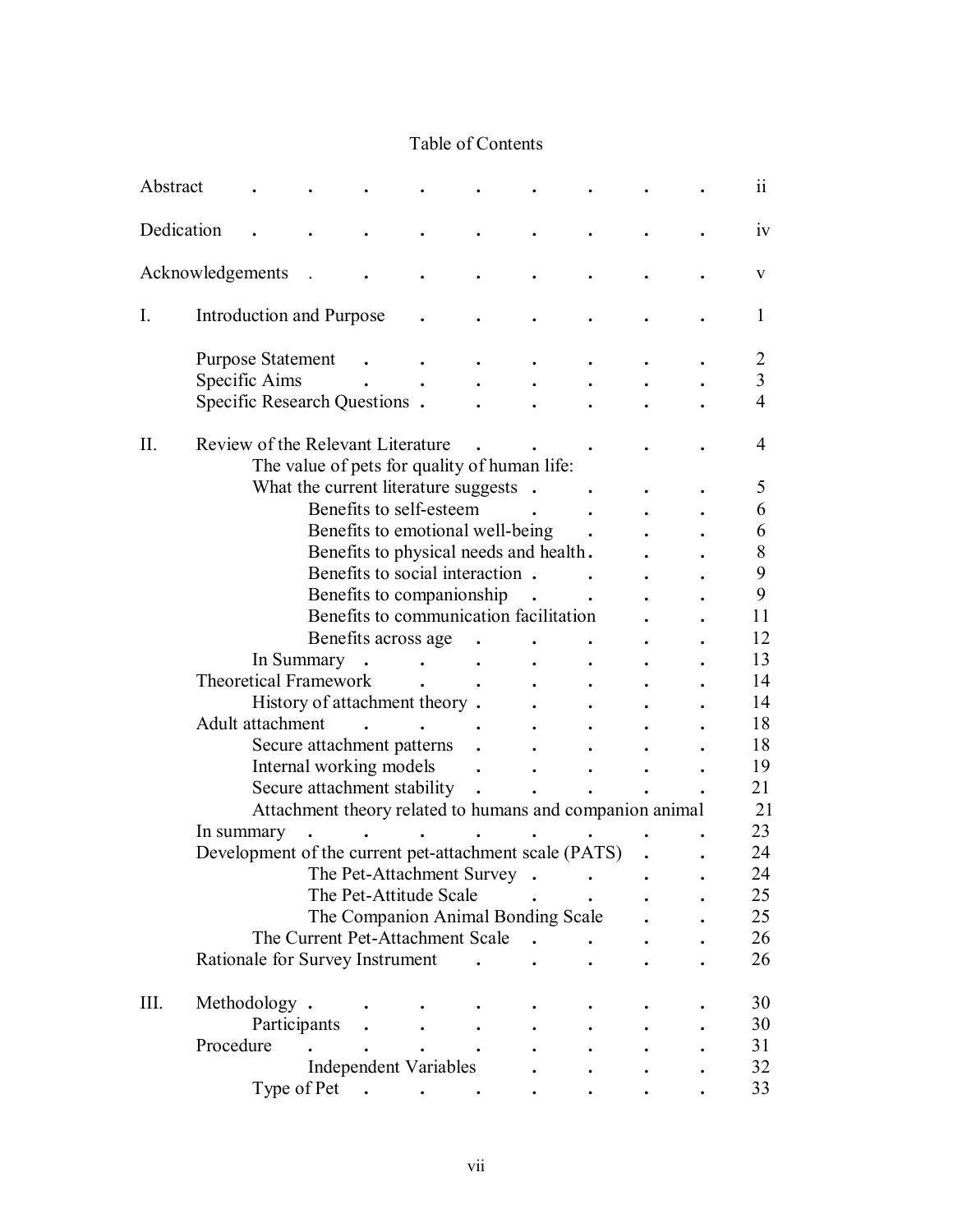| IV. | Results.       |                                           |  |  |  | 34 |
|-----|----------------|-------------------------------------------|--|--|--|----|
|     |                | Reliability                               |  |  |  | 34 |
|     |                | Validity                                  |  |  |  | 34 |
|     |                | Factor Analysis for the PATS.             |  |  |  | 36 |
|     |                | Factor 1                                  |  |  |  | 39 |
|     |                | Factor 2                                  |  |  |  | 39 |
|     |                | Factor Analysis for the CABS              |  |  |  | 40 |
|     |                | Factor 1                                  |  |  |  | 41 |
|     |                | Stepwise Regression.                      |  |  |  | 41 |
|     |                | Analysis of Variance (ANOVA) for the PATS |  |  |  | 42 |
|     |                | Analysis of Variance (ANOVA) for the CABS |  |  |  | 44 |
|     |                |                                           |  |  |  |    |
| V.  |                | Discussion and Conclusions                |  |  |  | 45 |
|     |                | In Conclusion.                            |  |  |  | 51 |
|     | Caveats        |                                           |  |  |  | 52 |
|     | References     |                                           |  |  |  | 54 |
|     |                |                                           |  |  |  |    |
|     | List of Tables |                                           |  |  |  |    |

| Table 1 Gender split of those with a pet                    |   | 30 |
|-------------------------------------------------------------|---|----|
| Table 2 Age groups and sample size per group                |   | 30 |
| Table 3 Percentage of different pets listed as favorite pet |   | 33 |
| Table 4 Correlation variable table for PATS and CABS total. |   | 35 |
| Table 5 Results of the factors analysis for the PATS.       |   | 38 |
| Table 6 Reflecting Questions Retained in Factor 1           |   | 38 |
| Table 7 Reflecting Questions Retained in Factor 2           |   | 39 |
| Table 8 Total variance                                      | ٠ | 41 |
| Table 9 Rotated factor matrix.                              |   |    |

# List of figures

| Figure 1 Scree test on PATS factors that remain                   |  |  |  |  |    |
|-------------------------------------------------------------------|--|--|--|--|----|
| Figure 2 Scree test on CABS factors that remain                   |  |  |  |  | 40 |
| Figure 3 ANOVA on PATS for Gender, Age Category, and Favorite Pet |  |  |  |  | 43 |
| Figure 4 ANOVA on PATS for Gender and Age Category.               |  |  |  |  | 44 |
| Figure 5 ANOVA on CABS for Gender and Age Category.               |  |  |  |  | 45 |
|                                                                   |  |  |  |  |    |
| Appendices                                                        |  |  |  |  | 61 |
|                                                                   |  |  |  |  |    |
| Appendix A: The Pet-Attachment Survey.                            |  |  |  |  | 62 |
| Appendix B: The Pet-Attitude Scale                                |  |  |  |  | 65 |
| Appendix C: The Companion Animal Bonding Scale                    |  |  |  |  | 67 |
| Appendix D: The Current Pet-Attachment Scale                      |  |  |  |  | 68 |